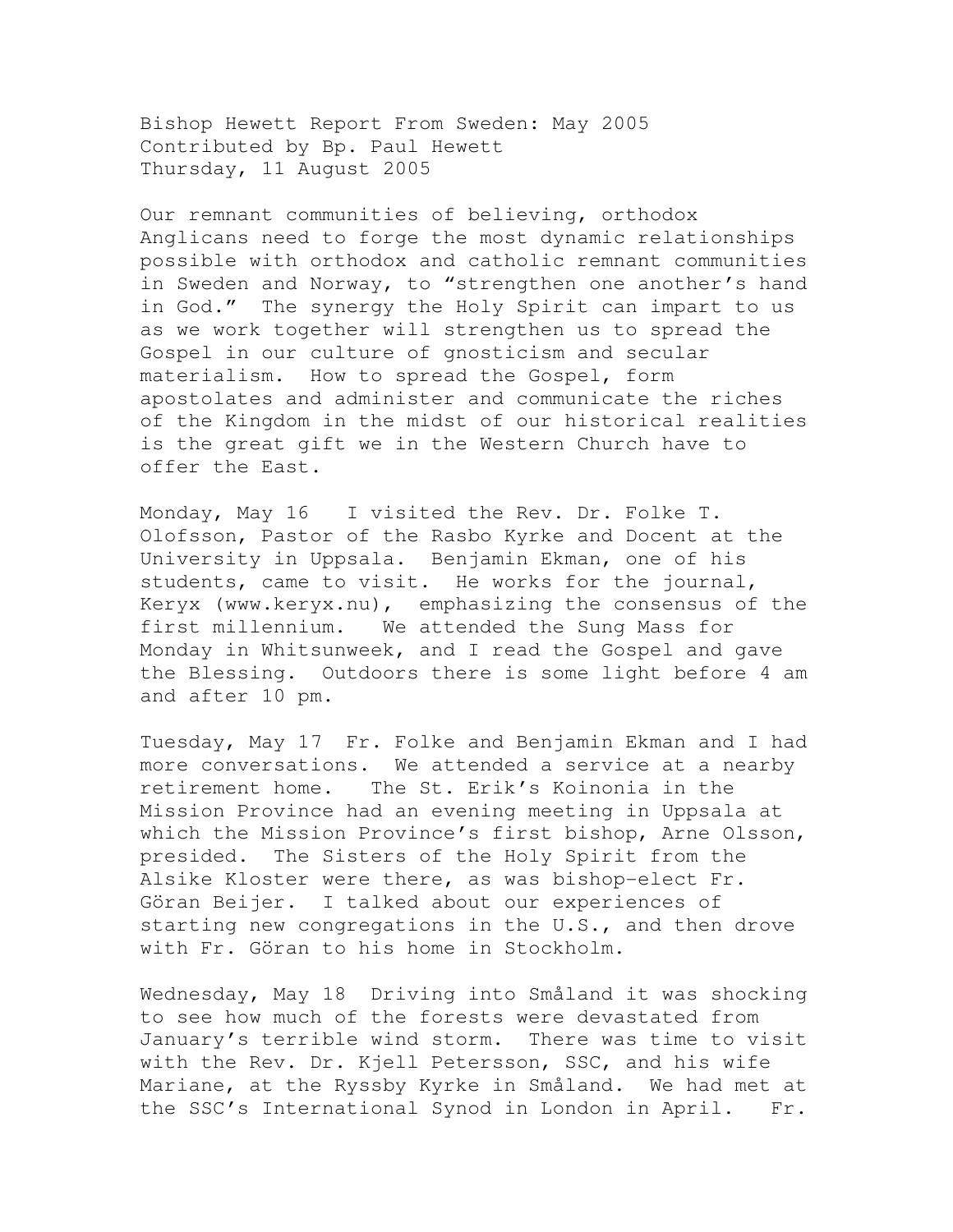Kjell is one of the growing group of Swedish priests in the Society of the Holy Cross. He introduced to his books, Kyrkan, Folket och Dopet (a study of infant baptism in the Swedish Church) and Åkallan och åminnelse (Epiklesis and Anamnesis), shedding light on the encounter between Lutheran tradition and ecumenical theology.

Thursday, May 19 Last July at the St. Bridget Pilgrimage in Vadstena I met the Rev. Ola Larsson, and now went to meet him at the Ljungby Kyrke. After a tour we went to the associated parish of Angelstad, where he and and his wife Helene and their daughters live. He showed me the Angelstad Kyrke, and Helene drove me to nearby Hinneryd, where some of my mother's family, the Carlsons, lived before emigrating to Providence, Rhode Island, in the early 20th century. We saw the Hinneryd Kyrke and cemetery and surrounding countryside.

Friday, May 20 I had a look at the cathedral town of Växjö a few kilometers to the east, and visited the Cathedral and Museum, and continued east to "Willem Moberg Country." Moberg wrote the series of three books on the emigrants who left this part of Småland in the 1850's to go to Minnesota, basing the story on Karl Oscar Nilsson and Kristina, his wife, their family, and their neighbors. In the mid 1990's Benny Anderson and Björn Ulvaeus from the musical group Abba turned Moberg's triptych into an extraordinary musical called "Kristina från Duvemåla." I drove near, but could not find, Moberg's house, and went past Duvemåla without seeing the turn-off for it, but found Karl Oskar's homestead, Korpamoen, where he and Kristina lived before departing for America. A short distance to the north is a four-corners, the Åkerby Vägskäl, with a commemorative stone and a park, to mark the assembly point for some of the emigrants who headed south from here for the coast. The parish church for these people, the Ljuder Kyrke, where the Nilssons attended, is just to the north of the four-corners. Afterwards the Larssons had supper ready, followed by Fr. Ola playing some Edvard Grieg on the piano.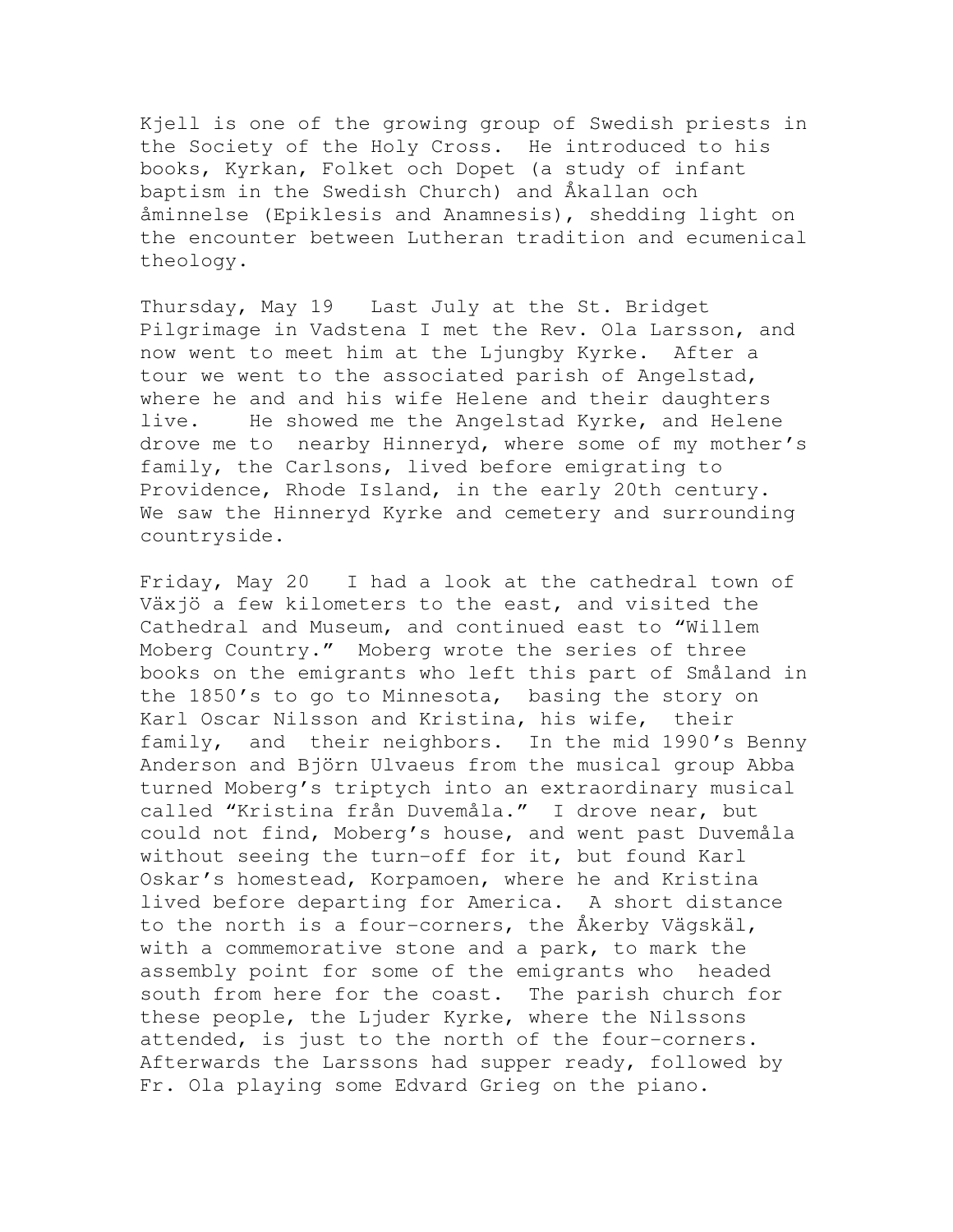Saturday, May 21 Six hours driving, with a stop for a hike, got me back to Fr. Göran's, to get ready for Sunday at St. Stephen's.

Sunday, May 22, Trinity Sunday It was an honor to be asked to celebrate the pontifical Sung Mass at St. Stephen's Koinonia, which now meets in a very fine church in Aspudden in Stockholm. Beside Fr. Göran there was another priest, a deacon and over 30 in attendance, with a parish council meeting afterwards. That afternoon Fr. Göran and I headed for Göteborg. En route we stopped in Strängnas to see the cathedral, and then to the most beautiful place I have ever seen in Sweden: Husaby, alongside Lake Vännern.

We arrived in Husaby around 9:30 pm in a still bright twilight, with the full moon in the east, to see a thousand year old parish church on a ridge of hill, with lush farmland in the valley off to the south, and the ridge of high hill that borders Lake Vännern to the north. A few feet down the southern ridge is a holy well. Husaby is a kind of Swedish Canterbury in that St. Sigfrid, a missionary from England, baptized King Olaf in the holy well, around the year 1,000. Olaf was Sweden's first Christian king. The church was then built just above the well and Husaby became a springboard for the evangelization of Sweden. From here, and from nearby Skara, the great mission kept moving north. Naming one of the new dioceses in the Mission Province "Husaby" would send the message that our mission is to re-capitulate today the first evangelization of Sweden. It was late when we walked around Skara Cathedral so we put in at a motel and continued to Göteborg the next morning.

Monday, May 23 We attended the Clericus of the Mission Province in Göteborg, chaired by Bp. Arne Olsson, with about 20 of the 30-plus clergy in attendance, some of whom came from Denmark, Latvia and Finland. I spoke on our experience of starting new congregations in the United States. There was business to transact and various addresses were given. I met Bishop-elect Lars Artman and many of the clergy. Later in the afternoon I drove about 50 kilometers north to Lilla Edet to stay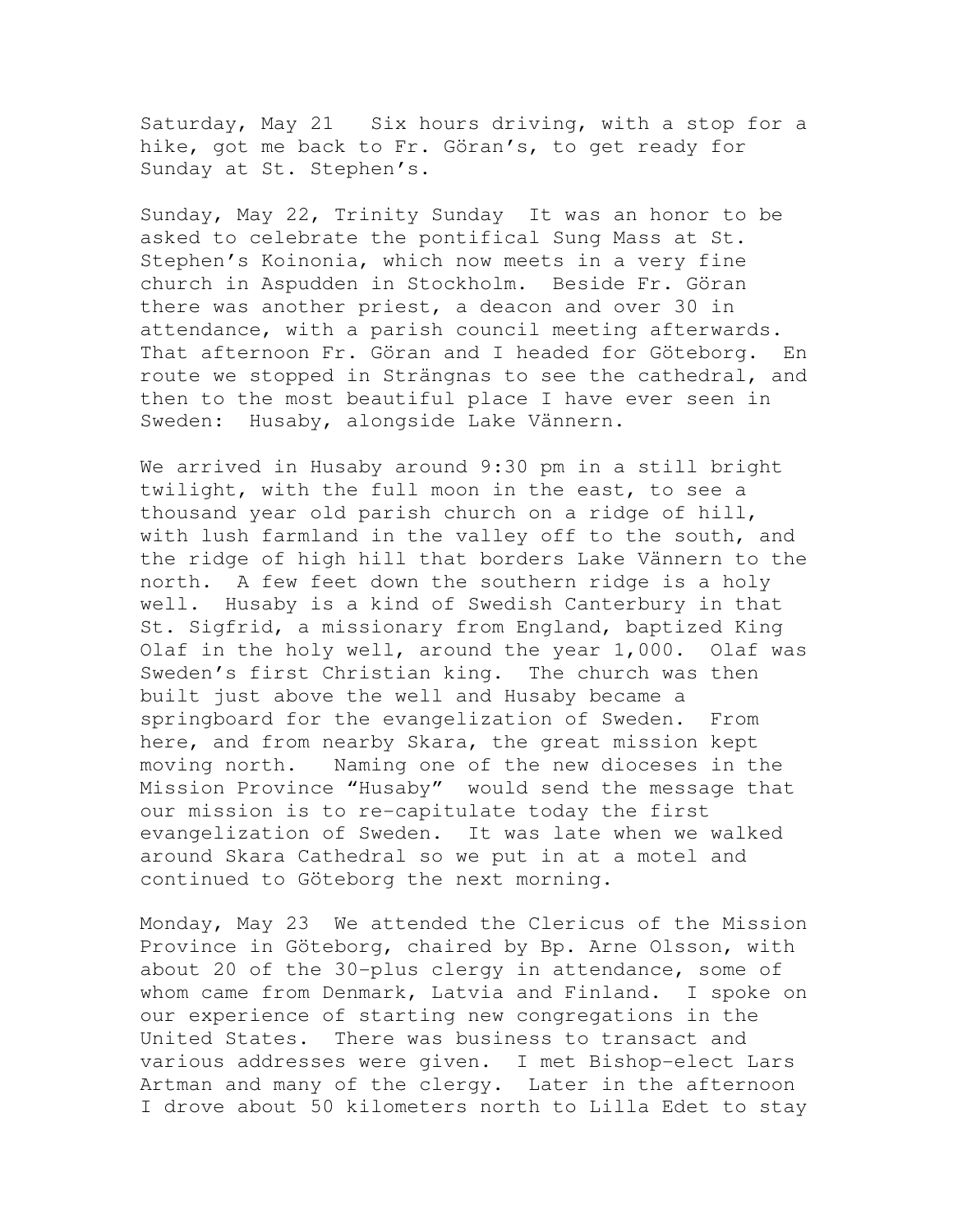with the Petterssons, Fr. Rolf and Kiki and their family.

Tuesday, May 24 was spent with the Petterssons. The morning Mass was in the Chapel of the Fuxerna Kyrke, with Fr. Mikael Isakson celebrating. It was good to see him again, and the Pastor, Fr. Roland Kristensson and his staff. Fr. Rolf took me to the museum in Lödöse, one of the most important settlements and ports in the Middle Ages. We discussed the problems of parishes like the Fuxerna Kyrke, and St. Paul's, in Göteborg, where he is a curate, when the pastor is due to retire. The system strongly favors replacing orthodox pastors with heterodox ones, or worse.

Wednesday, May 25 I left Lilla Edet early after picking up Dom John, a Benedictine monk from New Mexico, who was headed with me for the Benedictine monastery near Sala, the Östanbäck Kloster, some 5 hours to the northeast. We arrived in time for a late lunch and a tour of the Monastery.

Thursday, May 26, Corpus Christi Fr. Caesarius, the Abbot, asked me to sing the High Mass for the Community, and after the day's adoration of the Blessed Sacrament that day, to preside at Vespers and Solemn Benediction. After supper we had some community time with the other guests, Dom John, and a Benedictine from Holland.

Friday, May 27 I celebrated the morning Mass for the Community, and after our goodbyes, I drove the one and a half hours to Arlanda Airport for the trip home.

## Conclusions

The Mission Province is firmly planted, with one bishop and two on the way, a solid core of clergy and laity and one religious order. The Mission Province is strengthened by input from Kenya, Belarus, Finland, Latvia and the United States. Because the Missouri Synod is lending a hand it is time for Anglicans to open up more contact with them in St. Louis, Missouri.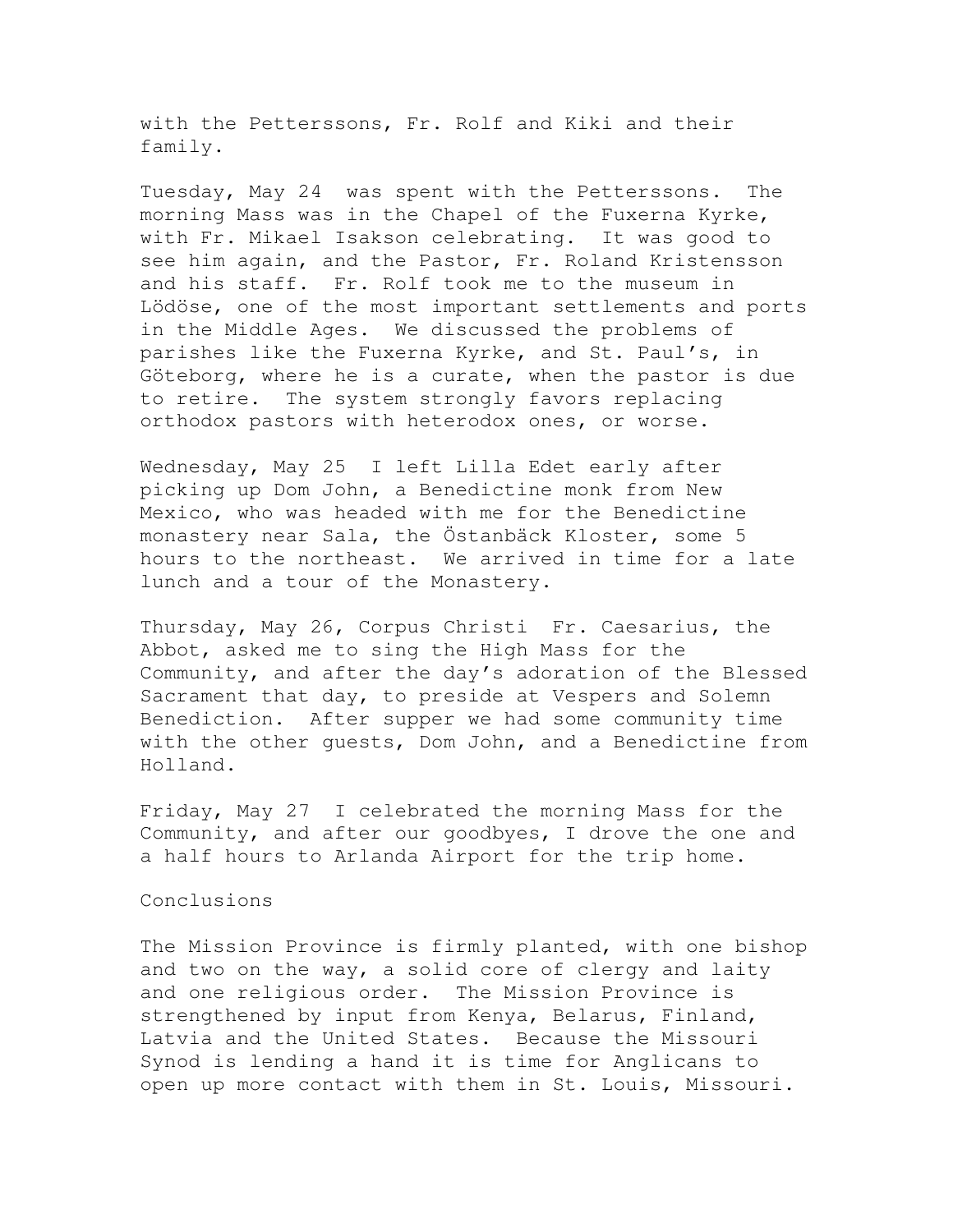It is the task of the Mission Province to help with the re-evangelization of Sweden and whatever other countries may be associated with it. Selecting names of ancient sees for Mission Province dioceses (such as "Husaby") conveys this message.

It can help to think of the Mission Province as analogous to the DeGaulle Free French after the Nazi take-over of France. The Free French resistance has the task of reporting back to the orthodox faithful still "in the system" the following information: (i) the Lord has a vocation for us. (ii) He has opened up a way and we blaze the trail. (iii) we map the minefields (iv) we build a solid network of koinonias, and (v) we enhance the theological education of men for the ministry.

We may think of the orthodox faithful "in the system" (and the societies and structures they will form to sustain them) as those who help the resistance. There were loyal Frenchmen in the World War II who for various reasons appeared to make some accommodation with the new order, but who gave all possible help to the underground. A shopkeeper might offer his cellar for a Free French printing press. An elderly couple might let their attic be used for a radio transmitter. Those who "end run" the system and those orthodox who stay in it need to keep good communication with one another and see each other as tribes in the wilderness with a common convergence point.

In 1940 in France that common convergence point was the continuation of the Third Republic, resuming its place in the family of free nations after the War. For Christians in Sweden it is the continuation of an authentic catholic and orthodox witness of Lutherans who can find their place in the universal Church and serve as a catalyst to help reveal the essential unity of the Body of Christ. The common convergence point the Holy Spirit is setting for all Bible-believing Christians throughout the world is the consensus of the undivided first millennium. That is the model that can allow us in the Western Church to transcend the